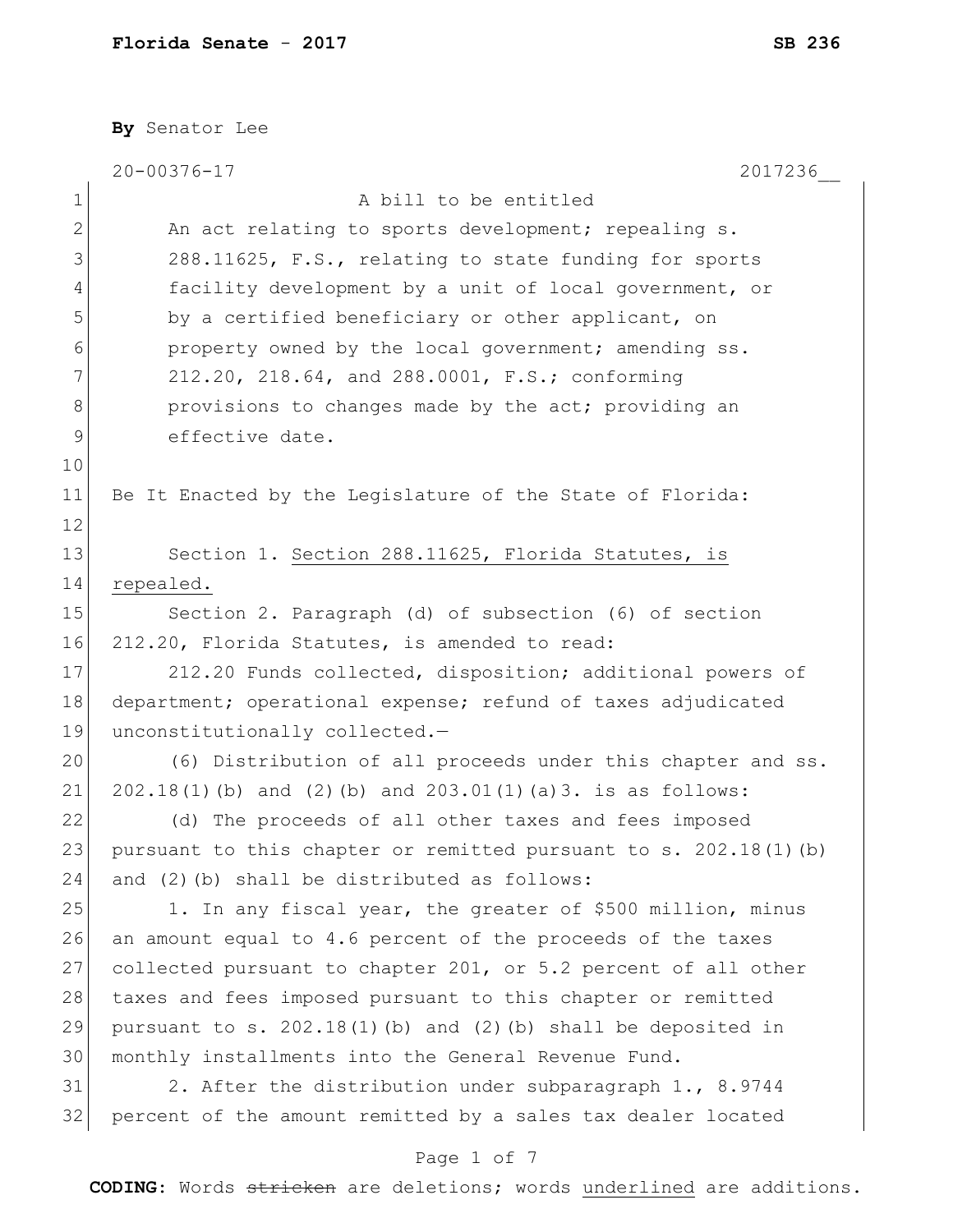|    | $20 - 00376 - 17$<br>2017236                                     |
|----|------------------------------------------------------------------|
| 33 | within a participating county pursuant to s. 218.61 shall be     |
| 34 | transferred into the Local Government Half-cent Sales Tax        |
| 35 | Clearing Trust Fund. Beginning July 1, 2003, the amount to be    |
| 36 | transferred shall be reduced by 0.1 percent, and the department  |
| 37 | shall distribute this amount to the Public Employees Relations   |
| 38 | Commission Trust Fund less \$5,000 each month, which shall be    |
| 39 | added to the amount calculated in subparagraph 3. and            |
| 40 | distributed accordingly.                                         |
| 41 | 3. After the distribution under subparagraphs 1. and 2.,         |
| 42 | 0.0966 percent shall be transferred to the Local Government      |
| 43 | Half-cent Sales Tax Clearing Trust Fund and distributed pursuant |
| 44 | to s. 218.65.                                                    |
| 45 | 4. After the distributions under subparagraphs 1., 2., and       |
| 46 | 3., 2.0810 percent of the available proceeds shall be            |
| 47 | transferred monthly to the Revenue Sharing Trust Fund for        |
| 48 | Counties pursuant to s. 218.215.                                 |
| 49 | 5. After the distributions under subparagraphs 1., 2., and       |
| 50 | 3., 1.3653 percent of the available proceeds shall be            |
| 51 | transferred monthly to the Revenue Sharing Trust Fund for        |
| 52 | Municipalities pursuant to s. 218.215. If the total revenue to   |
| 53 | be distributed pursuant to this subparagraph is at least as      |
| 54 | great as the amount due from the Revenue Sharing Trust Fund for  |
| 55 | Municipalities and the former Municipal Financial Assistance     |
| 56 | Trust Fund in state fiscal year 1999-2000, no municipality shall |
| 57 | receive less than the amount due from the Revenue Sharing Trust  |
| 58 | Fund for Municipalities and the former Municipal Financial       |
| 59 | Assistance Trust Fund in state fiscal year 1999-2000. If the     |
| 60 | total proceeds to be distributed are less than the amount        |
| 61 | received in combination from the Revenue Sharing Trust Fund for  |
|    |                                                                  |

# Page 2 of 7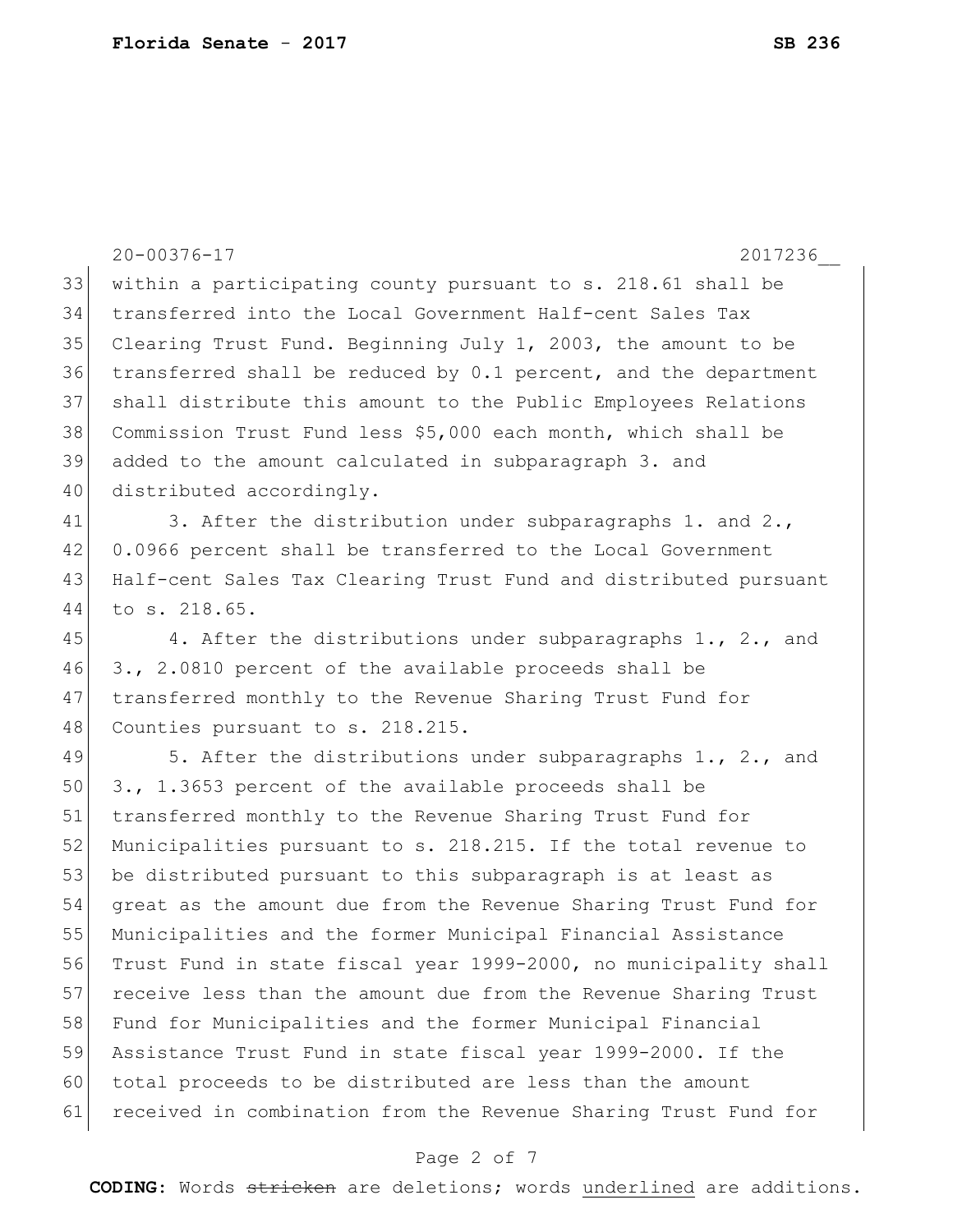20-00376-17 2017236\_\_ 62 Municipalities and the former Municipal Financial Assistance 63 Trust Fund in state fiscal year 1999-2000, each municipality 64 shall receive an amount proportionate to the amount it was due 65 in state fiscal year 1999-2000. 66 6. Of the remaining proceeds:  $67$  a. In each fiscal year, the sum of \$29,915,500 shall be 68 divided into as many equal parts as there are counties in the 69 state, and one part shall be distributed to each county. The 70 distribution among the several counties must begin each fiscal 71 year on or before January 5th and continue monthly for a total 72 of 4 months. If a local or special law required that any moneys 73 accruing to a county in fiscal year 1999-2000 under the then-74 existing provisions of s. 550.135 be paid directly to the 75 district school board, special district, or a municipal 76 government, such payment must continue until the local or 77 special law is amended or repealed. The state covenants with 78 holders of bonds or other instruments of indebtedness issued by 79 local governments, special districts, or district school boards 80 before July 1, 2000, that it is not the intent of this 81 subparagraph to adversely affect the rights of those holders or 82 relieve local governments, special districts, or district school 83 boards of the duty to meet their obligations as a result of 84 previous pledges or assignments or trusts entered into which 85 obligated funds received from the distribution to county 86 governments under then-existing s. 550.135. This distribution 87 specifically is in lieu of funds distributed under s. 550.135 88 before July 1, 2000. 89 b. The department shall distribute \$166,667 monthly to each

90 applicant certified as a facility for a new or retained

#### Page 3 of 7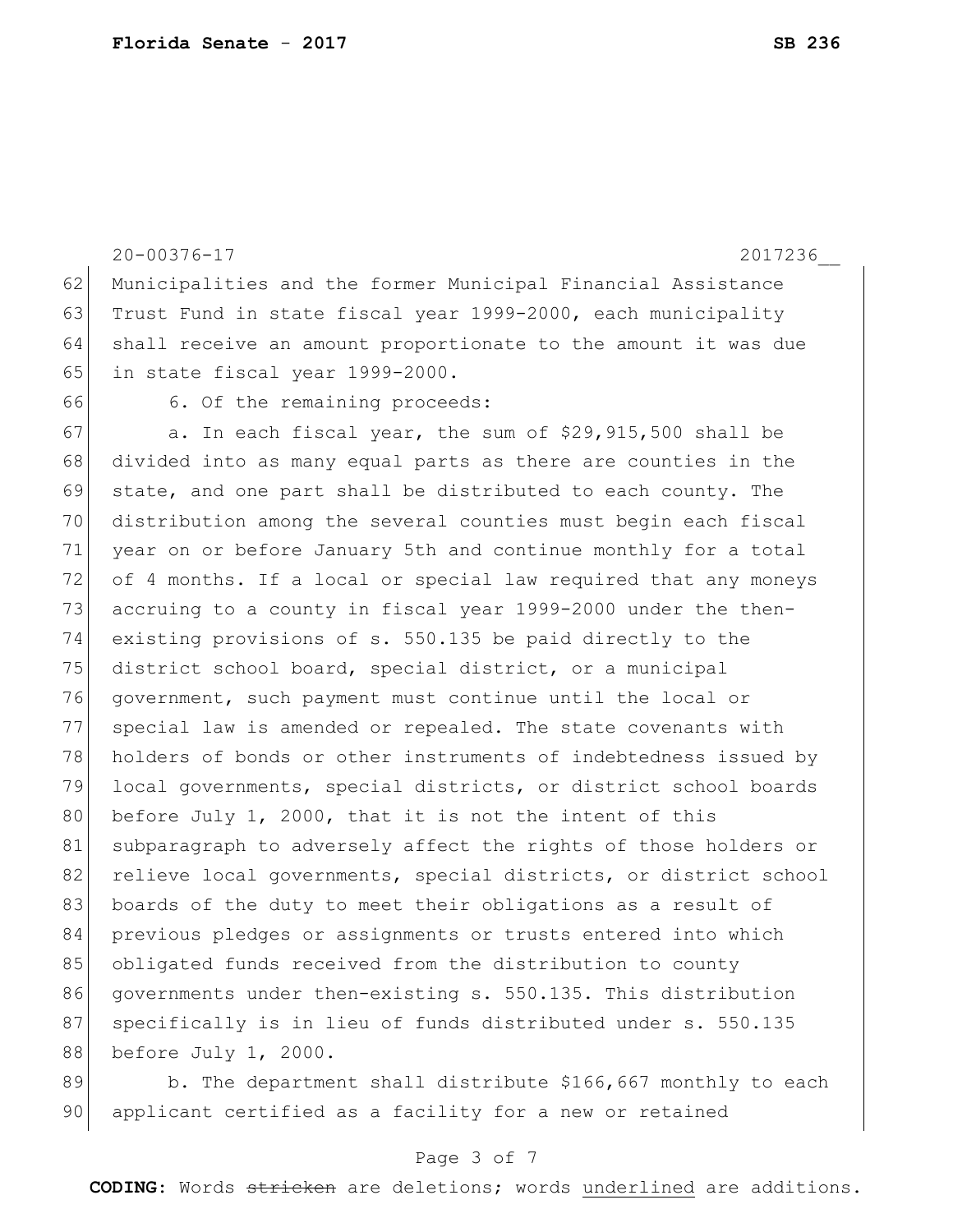20-00376-17 2017236\_\_ 91 professional sports franchise pursuant to s. 288.1162. Up to  $92$   $$41,667$  shall be distributed monthly by the department to each 93 certified applicant as defined in s. 288.11621 for a facility 94 for a spring training franchise. However, not more than \$416,670 95 may be distributed monthly in the aggregate to all certified 96 applicants for facilities for spring training franchises. 97 Distributions begin 60 days after such certification and 98 continue for not more than 30 years, except as otherwise 99 provided in s. 288.11621. A certified applicant identified in 100 this sub-subparagraph may not receive more in distributions than 101 expended by the applicant for the public purposes provided in s. 102 288.1162(5) or s. 288.11621(3). 103 c. Beginning 30 days after notice by the Department of 104 Economic Opportunity to the Department of Revenue that an

105 applicant has been certified as the professional golf hall of 106 fame pursuant to s. 288.1168 and is open to the public, \$166,667 107 shall be distributed monthly, for up to 300 months, to the 108 applicant.

 d. Beginning 30 days after notice by the Department of Economic Opportunity to the Department of Revenue that the applicant has been certified as the International Game Fish 112 Association World Center facility pursuant to s. 288.1169, and 113 the facility is open to the public,  $$83,333$  shall be distributed monthly, for up to 168 months, to the applicant. This distribution is subject to reduction pursuant to s. 288.1169. A lump sum payment of \$999,996 shall be made after certification 117 and before July 1, 2000.

118 e. The department shall distribute up to \$83,333 monthly to 119 each certified applicant as defined in s. 288.11631 for a

### Page 4 of 7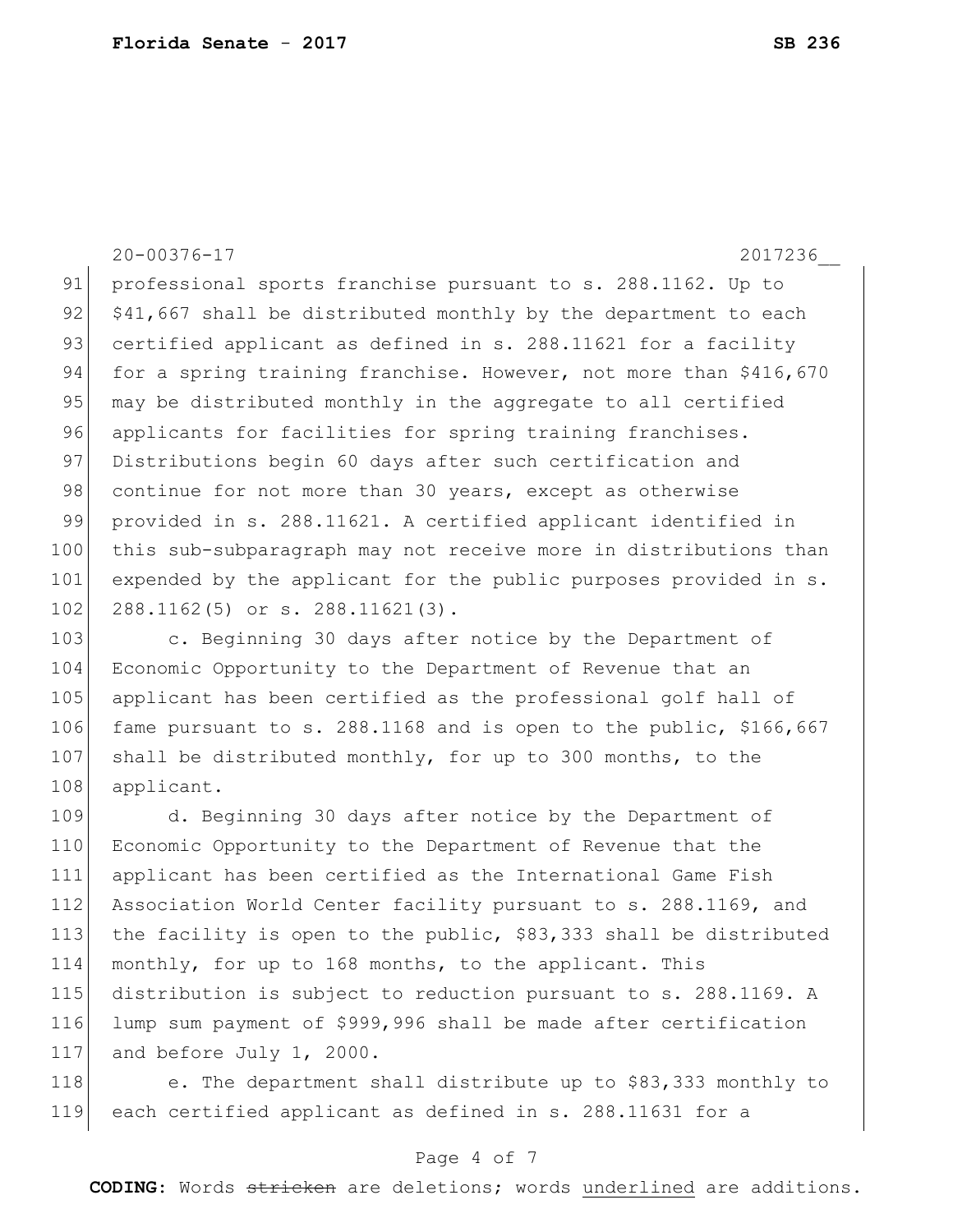20-00376-17 2017236\_\_ 120 facility used by a single spring training franchise, or up to 121 \$166,667 monthly to each certified applicant as defined in s. 122 288.11631 for a facility used by more than one spring training 123 franchise. Monthly distributions begin 60 days after such 124 certification or July 1, 2016, whichever is later, and continue 125 for not more than 20 years to each certified applicant as 126 defined in s. 288.11631 for a facility used by a single spring 127 training franchise or not more than 25 years to each certified 128 applicant as defined in s. 288.11631 for a facility used by more 129 than one spring training franchise. A certified applicant 130 identified in this sub-subparagraph may not receive more in 131 distributions than expended by the applicant for the public 132 purposes provided in s. 288.11631(3). 133 f. Beginning 45 days after notice by the Department of 134 Economic Opportunity to the Department of Revenue that an 135 applicant has been approved by the Legislature and certified by 136 the Department of Economic Opportunity under s. 288.11625 or 137 upon a date specified by the Department of Economic Opportunity 138 as provided under s. 288.11625(6)(d), the department shall 139 distribute each month an amount equal to one-twelfth of the 140 annual distribution amount certified by the Department of 141 Economic Opportunity for the applicant. The department may not 142 distribute more than \$7 million in the 2014-2015 fiscal year or 143 more than \$13 million annually thereafter under this sub-144 subparagraph. 145 f.<del>g.</del> Beginning December 1, 2015, and ending June 30, 2016,

146 the department shall distribute \$26,286 monthly to the State 147 Transportation Trust Fund. Beginning July 1, 2016, the 148 department shall distribute \$15,333 monthly to the State

#### Page 5 of 7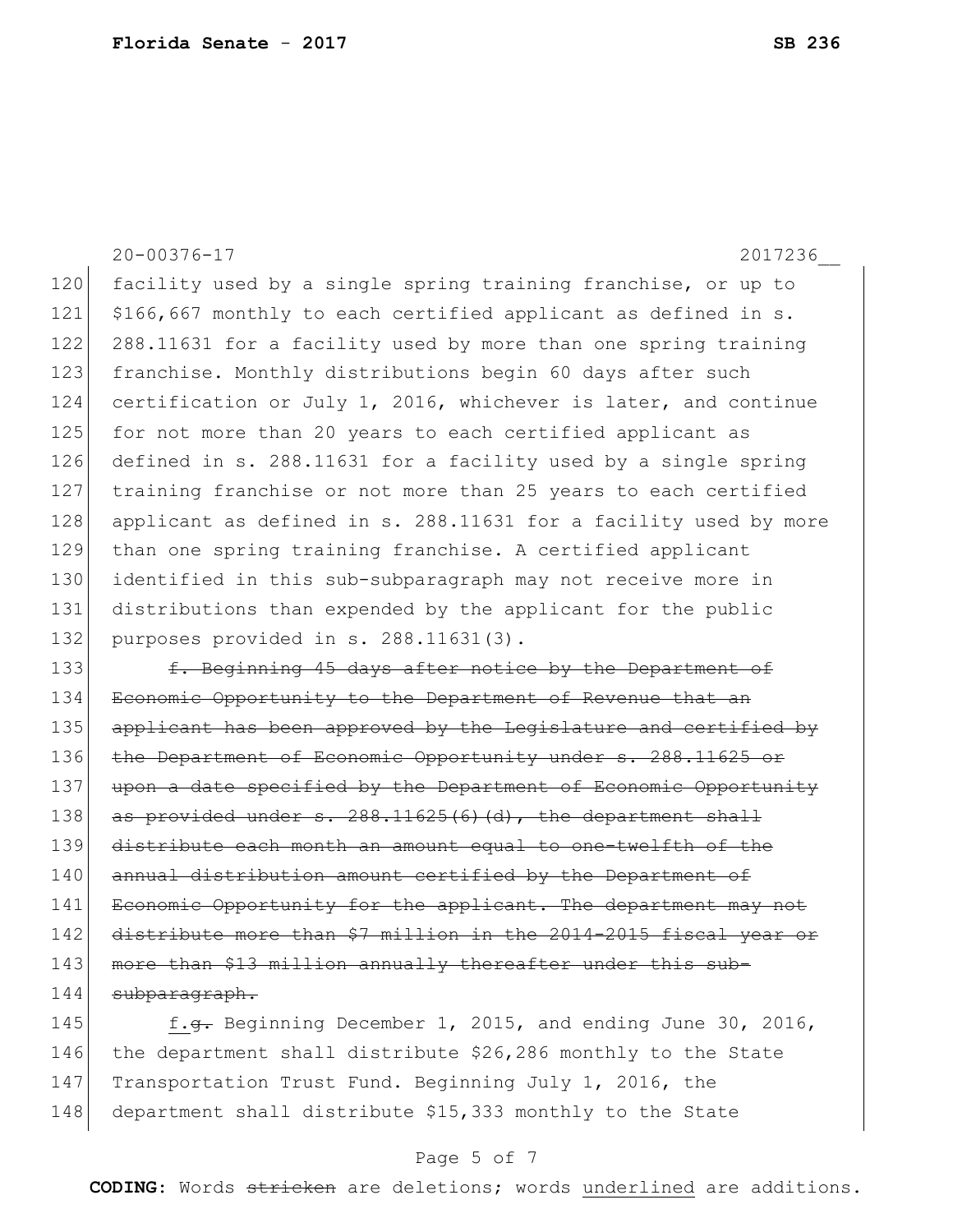|     | $20 - 00376 - 17$<br>2017236                                     |
|-----|------------------------------------------------------------------|
| 149 | Transportation Trust Fund.                                       |
| 150 | 7. All other proceeds must remain in the General Revenue         |
| 151 | Fund.                                                            |
| 152 | Section 3. Subsection (2) and paragraph (c) of subsection        |
| 153 | (3) of section 218.64, Florida Statutes, are amended to read:    |
| 154 | 218.64 Local government half-cent sales tax; uses;               |
| 155 | limitations.-                                                    |
| 156 | (2) Municipalities shall expend their portions of the local      |
| 157 | government half-cent sales tax only for municipality-wide        |
| 158 | programs, for reimbursing the state as required pursuant to s.   |
| 159 | 288.11625, or for municipality-wide property tax or municipal    |
| 160 | utility tax relief. All utility tax rate reductions afforded by  |
| 161 | participation in the local government half-cent sales tax shall  |
| 162 | be applied uniformly across all types of taxed utility services. |
| 163 | (3) Subject to ordinances enacted by the majority of the         |
| 164 | members of the county governing authority and by the majority of |
| 165 | the members of the governing authorities of municipalities       |
| 166 | representing at least 50 percent of the municipal population of  |
| 167 | such county, counties may use up to \$3 million annually of the  |
| 168 | local government half-cent sales tax allocated to that county    |
| 169 | for any of the following purposes:                               |
| 170 | (c) Reimbursing the state as required under s. 288.11625.        |
| 171 | Section 4. Paragraph (e) of subsection (2) of section            |
| 172 | 288.0001, Florida Statutes, is amended to read:                  |
| 173 | 288.0001 Economic Development Programs Evaluation. - The         |
| 174 | Office of Economic and Demographic Research and the Office of    |
| 175 | Program Policy Analysis and Government Accountability (OPPAGA)   |
| 176 | shall develop and present to the Governor, the President of the  |
| 177 | Senate, the Speaker of the House of Representatives, and the     |
|     |                                                                  |

### Page 6 of 7